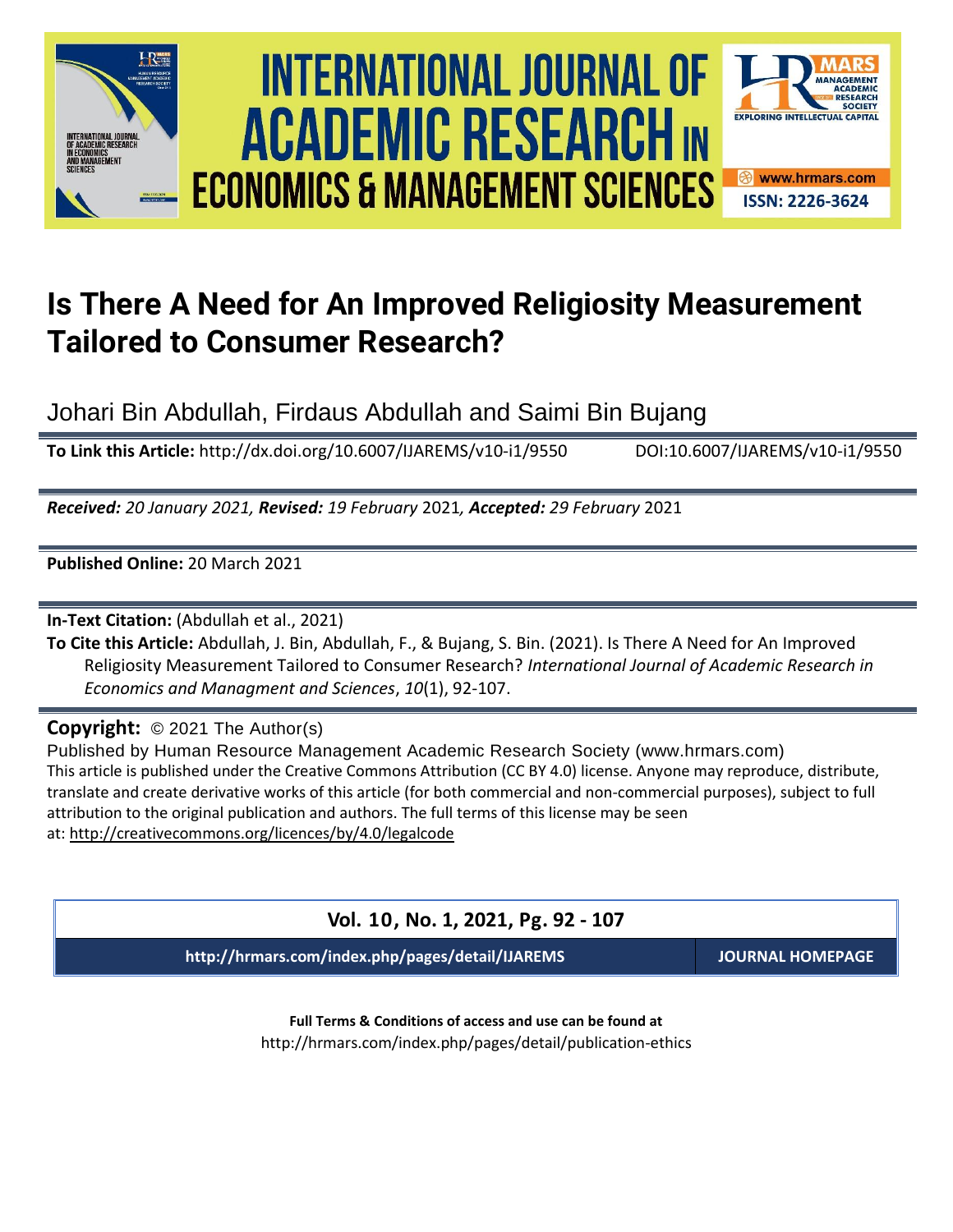





## Johari Bin Abdullah

Universiti Teknologi MARA, UiTM Sarawak Branch, Mukah Campus, Malaysia Email: johariabdullah@uitm.edu.my

## Firdaus Abdullah and Saimi Bin Bujang

Universiti Teknologi MARA, UiTM Sarawak Branch, Samarahan Campus, Malaysia

## **Abstract**

Religiosity has been part of the cultural subsystem, which consists of beliefs, norms, and value systems that influence human behaviour. While studies had relied on specific frameworks to explain related behaviour over the years to understand its impact. However, due to some shortfalls of these frameworks, it may not be a complete yardstick to assess Muslim consumer behaviour. The universality of the measurements that were used is assumed to be compatible across different religions and fields of study but has ignored the need to have a compatible measurement. Whereas, its operationalization in the previous studies might not be suitable to assess its impact in the context of consumer research. As such outcome may not adequately reflect nor explain the religiosity factors concerning Muslims. Therefore, this paper is to highlight the need to discuss the challenges and improvement of the measurement to suits the specific contextual settings. This will shed the light in developing an improved religiosity measurement tailored towards Muslim consumers.

**Keywords:** Religiosity, Muslim Religiosity, Muslim Consumers, Muslim Consumer Behaviour.

## **Introduction**

Recent trends showed shown that the world is developing towards a global renaissance of organized religiosity (Armstrong, 2001; Arnould, Price and Zikhan, 2004). Many works in various fields of studies including in consumer behaviours had included this variable in predicting human behaviour. Religion is an important cultural aspect and social institution that is universal and most significant in influencing attitude, values, and behaviour (Mokhlis, 2006; Rafiki and Abdul Wahab, 2014). Understanding religion and consumers in Muslim consumer market had focused more on religiosity. It has been the key theme used by most researchers lately.

**SOCIETY** 

**EXPLORING INTELLECTUAL CAPITAL** 

**<sup>❸</sup>** www.hrmars.com **ISSN: 2226-3624**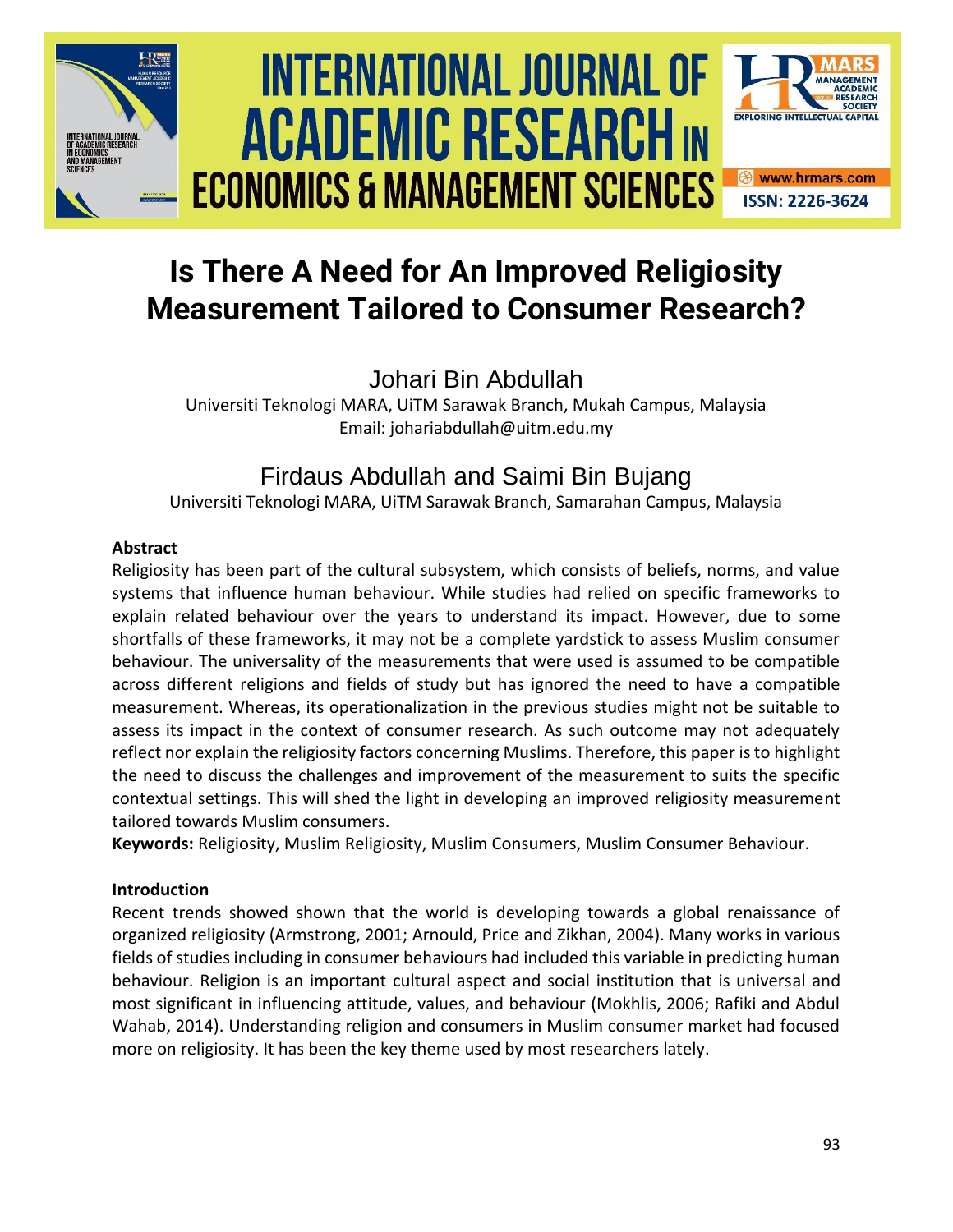**Vol. 1 0 , No. 1, 2020, E-ISSN: 2226-3624 © 2020 HRMARS**

| <b>Databases</b>               | <b>Google Scholar</b> | <b>WoS</b> | <b>Scopus</b> | <b>EBSCOhost</b> | <b>Proquest</b> |
|--------------------------------|-----------------------|------------|---------------|------------------|-----------------|
| Religiosity<br>Feb 2020        | 447000                | 14145      | 12331         | 35109            | 12469           |
| (Sept 2020)                    | (499000)              | (14193)    | (13232)       | (44183)          | (13166)         |
| Islamic Religiosity            | 3400                  | 115        | 105           | 284              | 135             |
| Muslim Religiosity             | 2350                  | 62         | 79            | 189              | 62              |
| and<br>Religiosity<br>consumer | 6330                  | 85         | 100           | 181              | 964             |
| behaviour                      |                       |            |               |                  |                 |

**Table 1**: Systematic Literature Search on Religiosity

Source: Various Databases (Accessed 7<sup>th</sup> February 2020 and 27<sup>th</sup> September 2020)

A systematic literature search conducted using five widely used databases revealed such tremendous attention on religiosity. As of February 2020, there are a total of 521, 054 of research and continued to increase in September 583, 774. This trend indicates that religiosity is gaining momentum in terms of numbers and attention as shown in Table 1. Further examination of the subject revealed that there were works that specifically scrutinized either Islamic Religiosity or Muslim Religiosity. However, it is still relatively small in numbers which within the range of 0.7 % (Google scholar) 1.25 % (WoS), 1.5% (Scopus), 1.34% (EBSCOhost) to 1.57% (Proquest) of the total research that emphasized on religiosity. Religiosity from an Islamic perspective remains limited (Shukor and Jamal, 2013; Newaz, 2014; Mokhlis, 2006).

Moreover, further examination of the contents and context revealed that there are only 741 articles were focused on religiosity and Muslim consumers fit the context of this research. Not to mention, more established and exclusive the database, it scored much lower in numbers due to its stringent quality of publications as shown in figure 1. Nevertheless, the importance of religiosity in advancing the frontier of consumer behaviour is undeniable. Many researchers urged for more research focusing on the subject from an Islamic perspective (Abou Youssef et al., 2011; El-Bassiouny, 2016; Khraim, 2010; Jafari and Sandikci, 2015).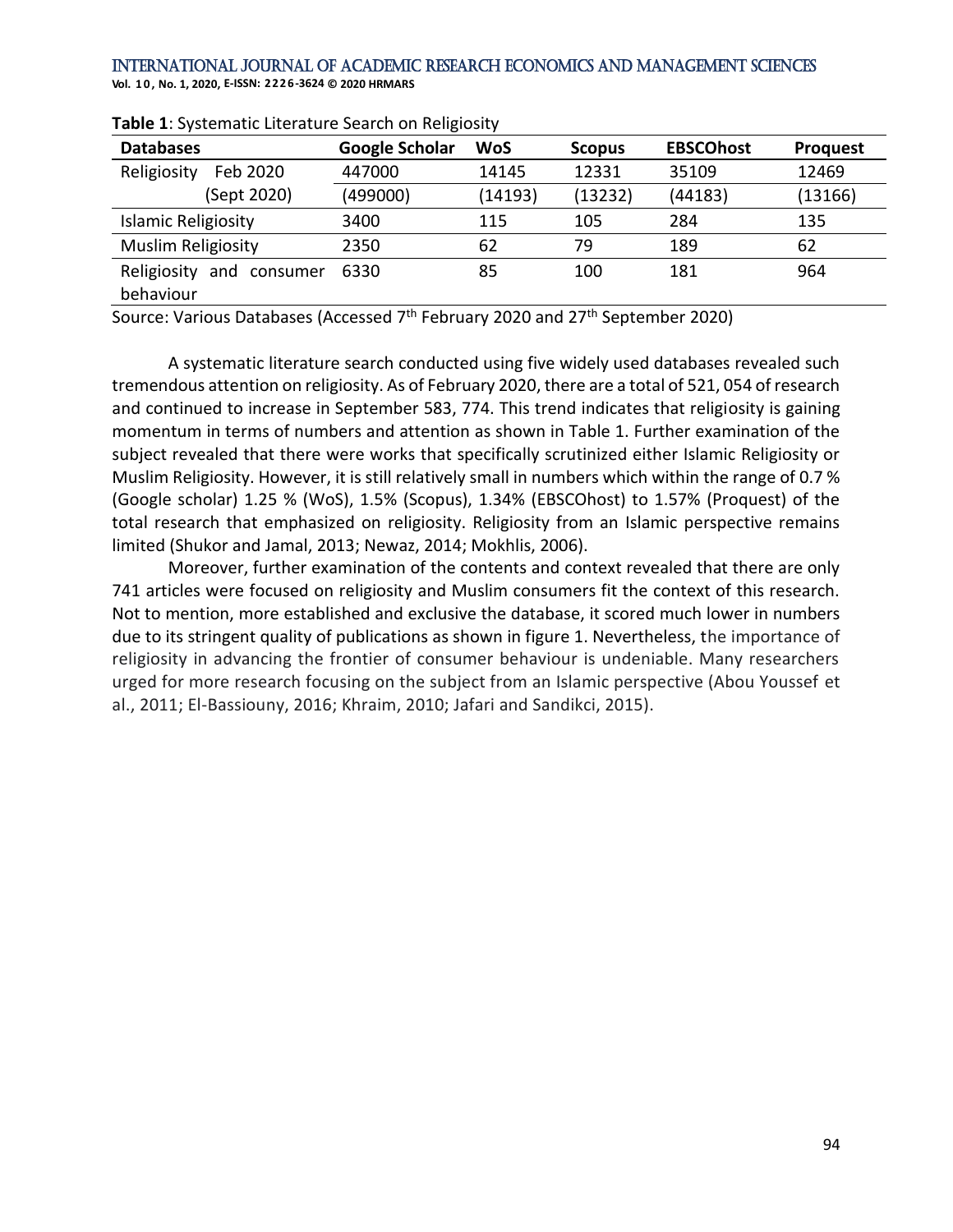

and Consumer – February 2020 and September 2020.

While there is some effort to explore Muslim consumer behaviour by incorporating these religiosity measurements and scales. However, its adoption has been limited in the consumer behaviour studies focusing on Muslims, not until recently. Since a vast majority of the study had adopted religiosity measurements or scales based on Judeo-Christian worldview within the context of the western population. Among the popular adoption were taken from Allport and Ross (1967) Worthington et al. (2003), Wilkes et al. (1986), and Stark and Glock (1968) as shown in table 2. Therefore, the adoption of these measurements also leads to the question of how these measurements were operationalized in the research. Suitability of the items and modification as to suits the variable in hands would be crucial to show that Muslim or Islamic religiosity is measured correctly.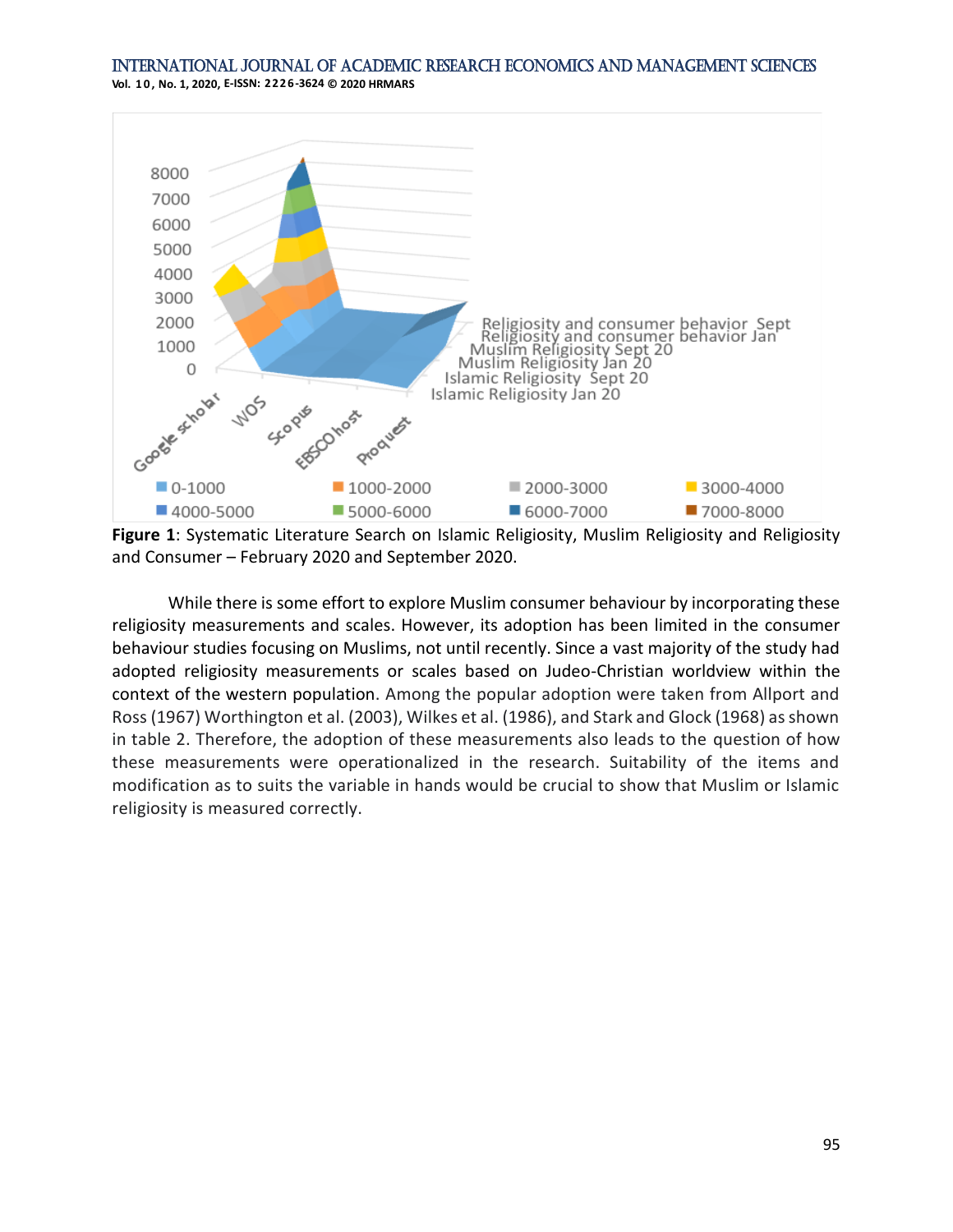**Vol. 1 0 , No. 1, 2020, E-ISSN: 2226-3624 © 2020 HRMARS**

| <b>Religiosity scale</b>  | <b>Frequency</b> | <b>Research</b>                     | that | adopts | conventional                                                 | religiosity |
|---------------------------|------------------|-------------------------------------|------|--------|--------------------------------------------------------------|-------------|
|                           |                  | measurements*                       |      |        |                                                              |             |
| Allport and Ross (1967)   | 12               |                                     |      |        | Arli (2017), Ilter, Bayraktaroglu and Ipek (2017), Islam and |             |
|                           |                  |                                     |      |        | Chanrasekaran (2016), Abou Youssef, Khartom, Abou-Aish       |             |
|                           |                  |                                     |      |        | and El Bassiouny (2015), Karami, Olfati and Dubinski (2014), |             |
|                           |                  |                                     |      |        | Aydemir and Egilmez (2010), Arli and Tjiptono (2013), Abdur  |             |
|                           |                  |                                     |      |        | Razzaque and Chaudhry (2013), Uysal and Okumus (2019),       |             |
|                           |                  |                                     |      |        | Muhamad Hashim and Mizerski (2010), Muhamad, Leong           |             |
|                           |                  |                                     |      |        | and Mizerksi (2016), Arli and Tjiptono (2018)                |             |
| Worthington et al. (2003) | 9                |                                     |      |        | Mokhlis (2006), Mansori, Sambasivan and Md-Siddin (2015),    |             |
|                           |                  |                                     |      |        | Bachleda, Hamelin and Benachour (2014), Mukhtar, Mohsin      |             |
|                           |                  |                                     |      |        | Butt (2012), Kusumawardhini, Hati and Daryanti (2016),       |             |
|                           |                  |                                     |      |        | Yousaf and Malik (2013), Abdur Razzaque and Chaudhry         |             |
|                           |                  |                                     |      |        | (2013), Akermi and Smaoui (2016): Iranmanesh, Mirzaei,       |             |
|                           |                  | Hosseini and Zailani (2019);        |      |        |                                                              |             |
| Wilkes et al. (1986)      | 4                |                                     |      |        | Ahmed, Anang, Othman and Sambasivan (2013), Moschis          |             |
|                           |                  |                                     |      |        | and Ong (2011), Abdolvand and Azima (2015), Tabassi,         |             |
|                           |                  | Esmaeilzadeh and Sambasivan (2012); |      |        |                                                              |             |
| Stark and Glock (1968)    | 2                | Newaz (2014), Wahyuni (2016)        |      |        |                                                              |             |

#### **Table 2**: Adoption of religiosity scales used in consumer research

#### \*Based on authors on systematic literature review

Since most of these works did not provide a clear justification of adopting their measurements and scales for their research. A majority had adopted conventional religiosity with little modification even though the sample to a certain extent varies in terms of their religious ideology and practices. This had put greater concern on the suitability of measurements and sample representativeness (Kamil, Zainol, and Ram Jaffri, 2012). For instance, Dekhil, Boulebech, and Bouslama (2017) despite focusing on Tunisian Muslims, had adopted a multi-religious instrument that was tailored for a universal audience (see Worthington et al., 2013; Mokhlis, 2006). Many works had also reported similar adoptions (see Rahayu Hijrah Hati and Idris, 2014; Abdur Razzaque and Chaudhry, 2013) that ignored the importance of providing the rationale for the adoptions both in religion and cultural context (Salam, Muhammad, and Leong, 2019).

Even though numerous religiosity measurements and scales for Muslims are available as opposed to conventional religiosity. It is largely developed in the field of psychology (Albelaikhi, 1997; Abu Raiya, Pargament, Mahoney and Stein, 2008; Khan, 2014) and limitedly adopted that might hamper the effort in understanding Muslim consumer behaviour. Adopting these measurements requires certain operationalisation adjustments to suits consumer research settings (Salam, Muhammad, and Leong, 2019). While, there are adoption of more generic scales of religiosity for Muslims (e.g. Alam et al., 2011; Rehman, and Shabbir, 2010; Abd Rahman, Asrarhaghighi and Ab Rahman, 2015) also shows a limited modification of these measurements. Unlike Usman, Tjiptoherijanto, Baqiah and Agung (2017) most research had maintained the items with limited or no adjustments of the measurement (Alam, Janor,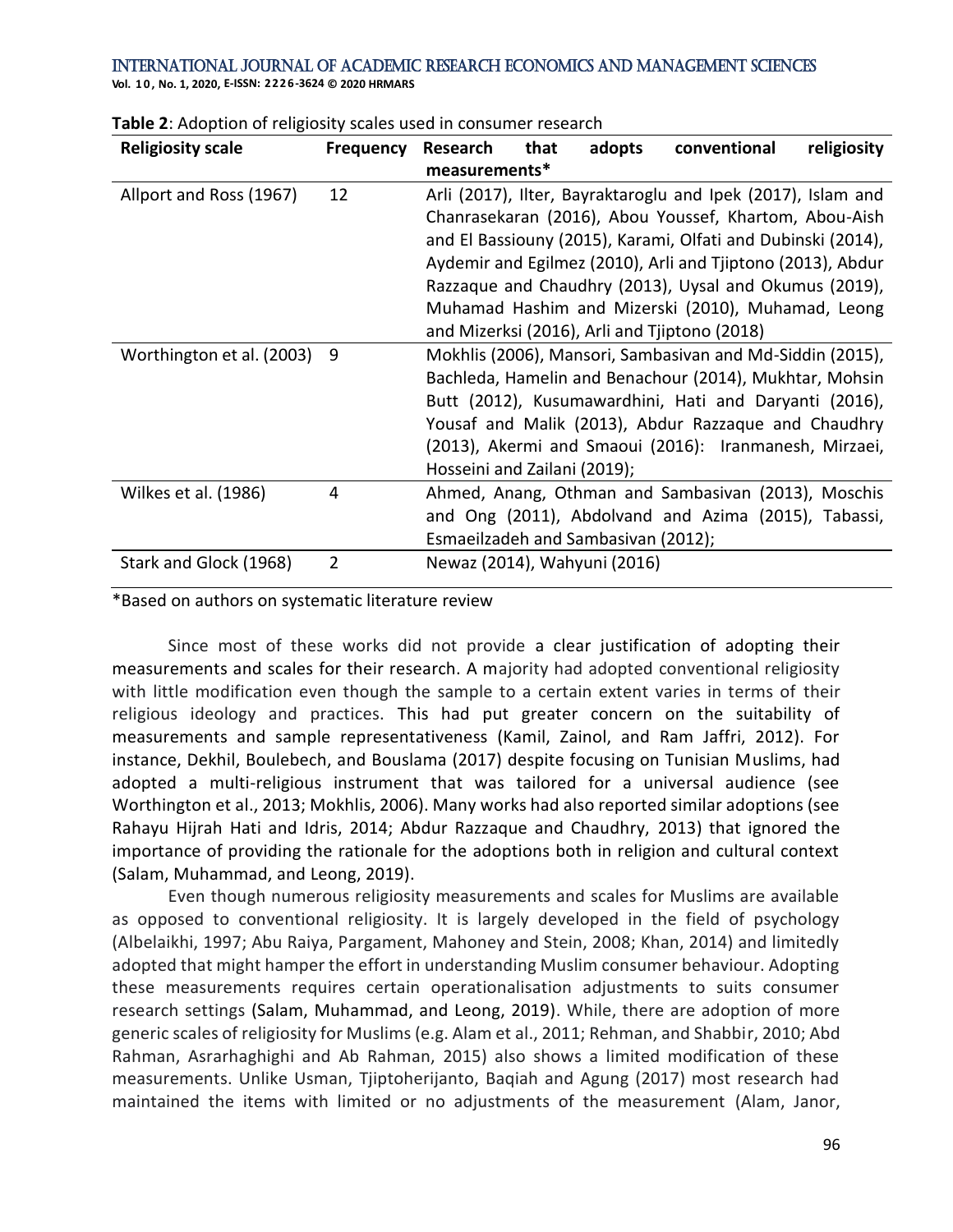**Vol. 1 0 , No. 1, 2020, E-ISSN: 2226-3624 © 2020 HRMARS**

Zanariah, CheWel and Ahsan, 2012; and Abd Rahman, Asrarhaghighi and Ab Rahman, 2015). The operationalisation of these measurements or items might not be suitable for this field of study. Thus, indicates that little has been carried out in developing religiosity tailored towards other disciplines, especially in the marketing field (Salam, Muhammad, and Leong, 2019; Ul-Haq, Butt, Ahmed and Al-Said, 2019).

## **Literature Review**

### **Definition of Religiosity**

Scholars in the field had put forward several definitions, McDaniel and Burnett (1990) defined religiosity as "A belief of God accompanied by a commitment to follow principles believed to have set by God". While, Worthington et al. (2003) defined religiosity as "The degree to which a person uses or adheres to his or her religious values, belief and practices and uses them in daily living". On the other hand, As cited in Manap et al. (2013), Uthman El Muhammady defined religiosity as "the manifestation of committed religious life in an individual, which discerns from the depth of his belief".

## **Religiosity Measurement for Muslims**

Religion is highly sensitive to Muslims in general, but to a certain extent, this depends on the level of their devotedness or religiosity (Said, Hassan, Musa, and Rahman, 2014). Muslim consumers may vary in their behaviour due to differences of their religiosity level (Abou-Youssef, Kortam, Abou-Aish and El-Bassiouny, 2015). Whereas, according to Mokhlis (2006), a religious individual is prone to translate their internal religious belief into external consumer behavioural activities. In the context of consumer behaviour, two main constructs of religion that can be utilized are religious affiliation and religiosity (McDaniel and Burnet, 1990). While Newaz (2014) posited religiosity represents inherent human values that are observable and more practical to marketers. Motivated by the importance of having religiosity impact on behaviour, development of Islamic or Muslim religiosity scale has been flourishing. Of late there have been studies had developed religiosity measurement for Muslims, as shown in Table 3.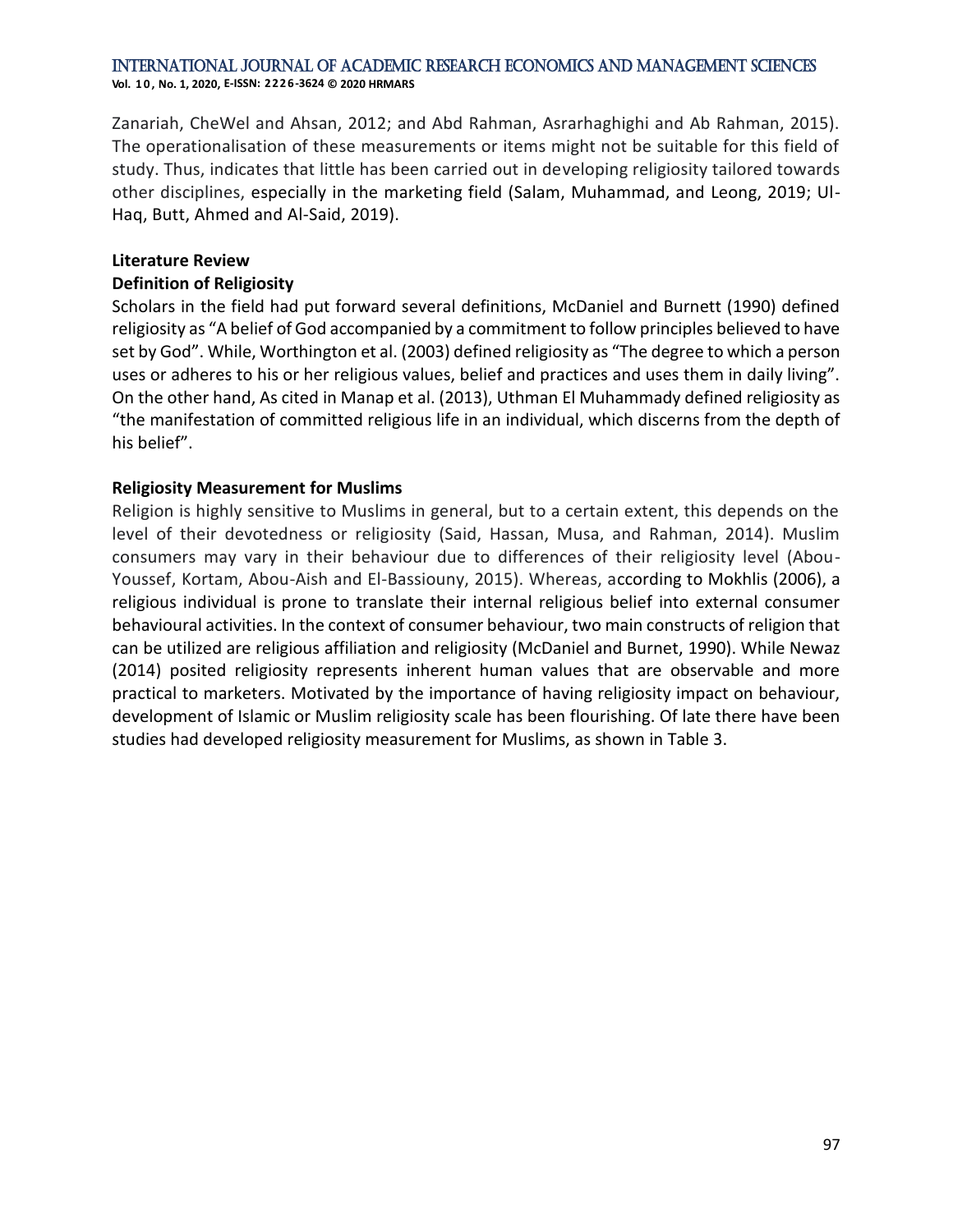**Vol. 1 0 , No. 1, 2020, E-ISSN: 2226-3624 © 2020 HRMARS**

| Classification             | <b>Total</b> | <b>Developer of Scale (Sources)</b>                          |
|----------------------------|--------------|--------------------------------------------------------------|
| <b>Islamic Religiosity</b> | 10           | Jana-Masri and Priester (2007), Abu Raiya et al. (2008),     |
|                            |              | Tiliouine and Belgoumidi (2009), Dali, Yousafzai and Abdul   |
|                            |              | Hamid (2016), Kamil, Zainol and Ram Al Jaffri (2012),        |
|                            |              | Alghorani (2008), Krauss et al. (2007), Salleh (2012), Usman |
|                            |              | et al. (2017); Ji and Ibrahim (2007),                        |
| <b>Muslim Religiosity</b>  | 9            | Albelaikhi (1997), Ul-Haq et al. (2019), El Manouar (2014),  |
|                            |              | Mahudin, Noor, Dzulkifli and Janon (2016), Olufadi (2016),   |
|                            |              | Qasmi and Jahangir (2011), Khan (2014), Khraim (2010);       |
|                            |              | Ihsan Herlina and Chotidiah (2017)                           |
| Religiosity (Generic)      | 10           | Awan, Siddiquei and Haider (2015), Abd<br>Rahman,            |
|                            |              | Asrarhaghighi and Ab Rahman (2015), Alam et al. (2012),      |
|                            |              | Abdel Khalek (2015), Alam, Mohd and Hisham (2011),           |
|                            |              | Baazeem (2015), Newaz (2014), Rehman and Shabbir (2010),     |
|                            |              | Shukor and Jamal (2013)                                      |

|  | Table 3: Religiosity classification and development |
|--|-----------------------------------------------------|
|--|-----------------------------------------------------|

## **Challenges in Developing Religiosity Measurement for Muslims**

Several had put forward the challenges in developing religiosity measurement for Muslims. One of the challenges is the concern on the content validity of the constructs for Muslim religiosity which are not part of the existing western canon (Ul-Haq et al., 2019). Certain individual traits are manifested and reflected in their practices and behaviour. This is in line with Manap et al. (2013) suggested the development of measurement can be measured outwardly. Therefore, this is called not only for theoretical virtue (knowledge) but also practical virtue (good behaviour). As Ul-Haq et al. (2019) argued that spirituality is an integral part of religiosity and it is strongly linked to each other. This is however will be difficult to be measured. While, Manap et al. (2013) acknowledged that it is possible to develop such religiosity but, certain assessments or actual measurements belong to Allah especially one's spirituality.

Other than that, concern over the private and confidential information especially on religious belief and behaviour of the sample would sometimes be misleading and not precise (Abou-Youssef et al., 2011). Manipulation to the authors' opinion might happen due to social desirability similarly raised by Albelaikhi (1997). As coined by Ul-Haq et al. (2019) constructs validity is also one of the most difficult challenges in developing religiosity measurement. Abou-Youssef et al. (2011) suggested that a questionnaire could be used to describe religion by directly asking the respondents about their religious affiliation or preferences. This type of instrument is using the associational technique used in psychology. However, for this type of questionnaire to be operationalised in consumer research, this paper urged that the development of the items must consider the context of the research being carried out.

Moreover, the rising attention of research focuses on consumption and religiosity called for more sound items and measurements. Items of measuring religiosity must be developed by asking questions on the matter related to the manifestation of religious belief, practices, etc. towards consumption. This kind of associational technique would be better in asking the level of religiosity of Muslims in consumer. Items such as 'I pray five times a day', 'I regularly fast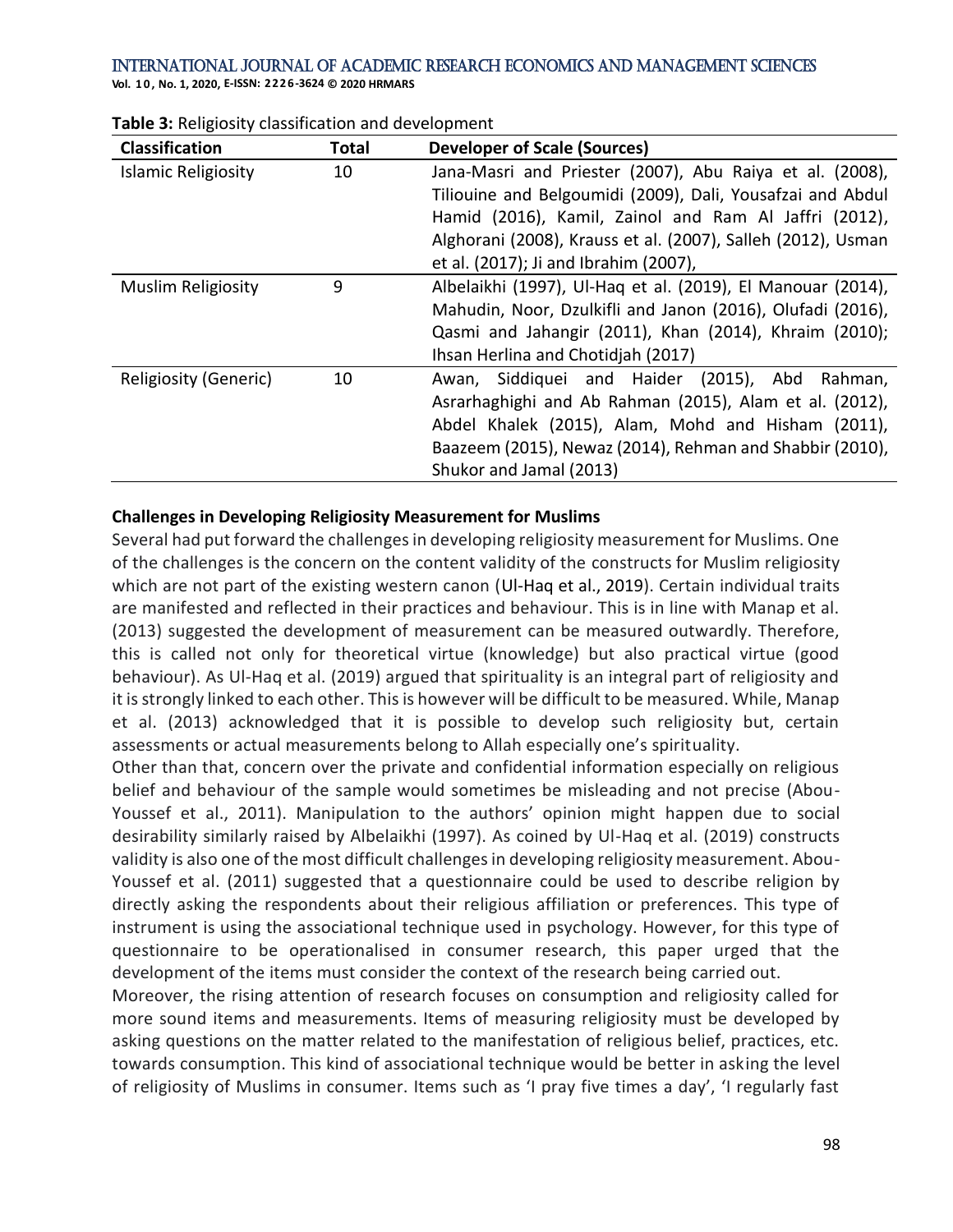**Vol. 1 0 , No. 1, 2020, E-ISSN: 2226-3624 © 2020 HRMARS**

during Ramadhan' would affect the respondents to answer it with higher biasness, especially when the questionnaire is distributed and collected via face-to-face interaction.

According to Albelaikhi (1997) measuring belief dimension lead to a lack of variance in the response to some items and had resulted in the loss of many items. This construct applies to all Muslim, since every Muslims is supposed to possess the basic belief as to be Muslim. It would be guaranteed any measurement focusing on the Muslim belief would get zero variation. Thus, modifying the question by using this kind of technique might give a solution to such a construct. Usman et al. (2017) had demonstrated a good development of religiosity adopted from Tiliouine and Belgoumidi (2009). Items were modified with suitable items that measuring the manifestation of one's religious belief in the context of Islamic banking.

Besides, Albelaikhi (1997) had also highlighted on the demographical challenges in developing appropriate items. Issue such as gender differences would affect the development of scale; some items or scales are only applied for men. Sensitivity and offensiveness of the items to measure religiosity must also be highly considered. Development of the items for the measurement must take into consideration social, cultural and religious context to avoid problem (Abou Youssef et al., 2011; El-Bassiouny, 2016; Khraim, 2010). Therefore, to provide item soundness is crucial in tackling on the matter of representativeness, relatedness, the constructs of concern and the domain of interest, clarify of items and understandability. Several works such as Ul-Haq et al. (2019) and Abou-Youssef et al. (2011) as similarly highlighted these issues.

A similar vein, Ul-Haq et al. (2019) called on ensuring the appropriateness of the target respondents by understanding the population for the intended measurements. This is to avoid issues such as cultural inappropriateness and representativeness. Albelaikhi (1997) once highlighted the challenge on the sampling, focusing on the sample characteristics in ensuring heterogeneity or differences between groups of subjects to be compared, concerning the subject of interest to have useful variance. The author also suggests that research obtain a large sample size as possible and a minimum of five subjects for each item to further subject the data to confirmatory factor analyses following exploratory factor analyses. Most of the measurements and scales employed exploratory factor analyses, not to the extent of confirmatory factor analyses.

Furthermore, a carefully developed measurement or scale of religiosity for Muslims must emphasize the items for the construct and carry them out with extreme care. Salam, Muhammad, and Leong, (2019) suggested evaluation criteria based on Abu Raiya and Hill (2014) to assess religiosity constructs. These criteria include theoretical clarity, sample representativeness, reliability, validity, and generalizability. As for consumer research, additional criteria such as clarity of objective and nature of the influence of religion and the length of the questionnaire are also applied. Ul-Haq et al. (2019) also highlighted the issue of determining the total number of dimensions. Numerous dimensions have been suggested, however which dimension is the most salient in which context is an unresolved empirical question. Developing more extensive measurements and scales would requires more dimensions to be explored and validated and more items needed. However, as to fit into consumer research such measurement and scales prone to have very limited items. Therefore, additional criteria as suggested earlier will apply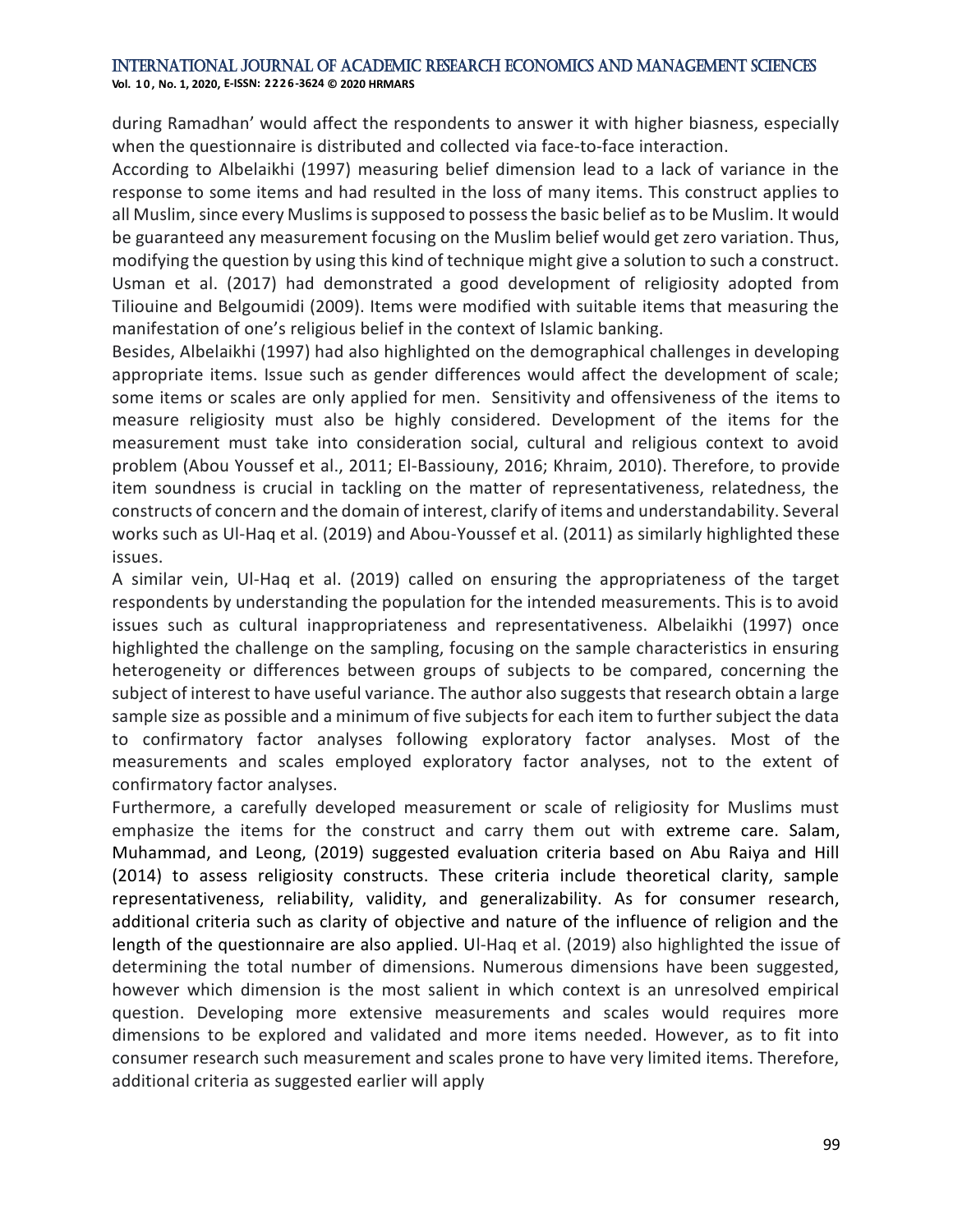**Vol. 1 0 , No. 1, 2020, E-ISSN: 2226-3624 © 2020 HRMARS**

### **Improvement of Instrumentation on religiosity measurement in consumer research**

While some generic religiosity that was adapted and modified from the early works on religiosity for Muslims had looked into its relationship in the context of Muslim consumption such as new product adoption, Halal purchase intention, undertaking Islamic Banking selection (Rehman and Shabbir, 2010; Alam Mohd and Hisham, 2011; Alam et al. 2012; Awan, Siddiquei and Haider, 2015; Abd Rahman, Asrarhaghighi and Ab Rahman, 2015). Even though such research had investigated religiosity and its relationship. However, it was not aimed to develop a new measurement on religiosity for Muslims. Since these works have been adapted from various sources, therefore religiosity items had been limited to suits into their research context. It might not be able to reflect the true conceptualization of religiosity for Muslims and its relationship to their behaviour (Abou Youssef et al., 2011; El-Bassiouny, 2016; Khraim, 2010; Shukor and Jamal, 2013).

As most of the Muslim or Islamic religiosity constructs were focused on beliefs and practices that are more in religious practices. These are the two of the most important constructs in religiosity measurements. Apart from that, there is a need to focus on other religiosity constructs to better find out its relationship towards consumer behaviour. Several constructs can be further investigated in understanding Muslim consumer religiosity impacting muammalat or specifically marketing-related activities (Ul-Haq et al., 2019; Dali et al., 2019). In this case, the religiosity concept should be extended and to measure the commitment beyond just belief and practices within the Islamic framework. In the consumer research context, there is a need to incorporate important aspects relevant to religiosity that had emerged in the literature. Previous studies had consistently reported the link of religiosity to several aspects of Muslim consumption.

In the case of religious influence on Muslim consumption practices, it is repeatedly found that religiosity as an antecedent of consumers' intention in Muslims consumption such as in Halal cosmetics, Halal food products and certain had focused on moderating effects between Halal brand and purchase intention (Abd Rahman, Asrarhaghigi and Ab Rahman, 2015; Awan, Siddiquei and Haider, 2015; Said, Hassan, Musa and Rahman, 2013: Mukhtar and Mohsin Butt, 2012; Asnawi, Sukoco and Fanani, 2018; Borzooei and Asgari, 2013; 2014). While in Banking and finance, religiosity was found to have a significant relationship toward Islamic home financing, moderates the impact on Islamic financial purchase, affects the brand aura and loyalty in Islamic banking, influenced purchase intention Islamic banking products, and impacting on consumer attitude towards Islamic banking (Alam et al., 2012; Newaz, 2014; Wahyuni, 2016; Wahyuni and Fitriani, 2017; Souiden and Rani, 2015; Abou-Youssef et al., 2015; Khraim, 2010).

Other than that, religiosity is closely related to values that affect the ethical behavioural intention of Muslim consumers. While being as antecedents of attitude towards ethical consumer behaviour and affecting ethical behaviour of Muslims. Religiosity was also found to be significant in affecting ethical belief, ethical awareness, ethical behaviour, and ethical judgments and boycotting (Vitell, Paolillo, and Singh, 2005; Muhamad, 2009; Aydemir and Egilmez, 2010; Walker, Smither and Debode, 2012; Uysal and Okumus, 2019) both among Muslims and also non-Muslims. While, according to Parboteeah, Hoegel, and Cullen (2007) cognitive, affective and behaviour dimensions of religiosity affect ethics in certain ways. Arli and Tjiptono (2013) similarly found this religiousness affects ethics apart from materialism and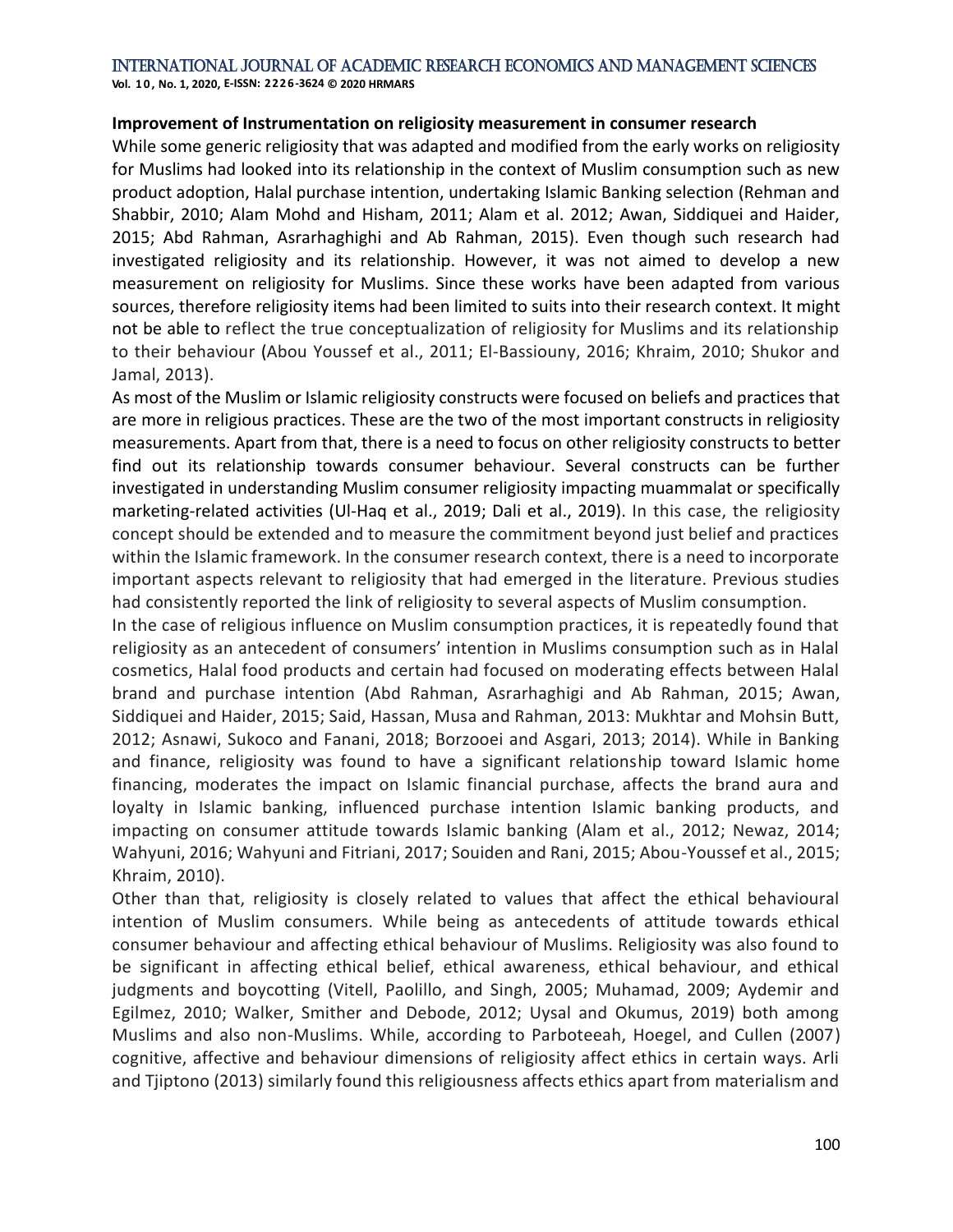long-term orientation. This is evidence that ethics or values are an inseparable aspect of religiosity.

Others had found the link between religiosity and knowledge (Maison et al., 2018; Muhamad Hashim and Mizerski, 2010; Muhamad, Leong and Mizerski, 2016; Usman et al., 2017; Abdur Razzaque and Chaudhry, 2013). These works focused on exploring the effects of religiosity and knowledge in determining intentions, involvement, and choosing a foreign product based on COO. Religiosity influence on the effort of searching for valid and reliable information such as fatwa ruling (Muhamad Hashim and Mizerski, 2010). That is determined by their religious orientation eventually differentiates knowledge on fatwa ruling (Muhamad, Leong, and Mizerski, 2016). While current religiosity measurements had specific dimensions on this aspect and in research related to religiosity and Halal food products

Previous studies also reported that the environment is part of religiosity for Muslims. This construct was highlighted by Krauss et al. (2007) but however not comprehensively developed. Research had found that religiosity acted as an antecedent of behaviour in predicting green purchase intention (Khan and Kirmani, 2018), several studies found moderating effects of religiosity, it moderates the impact of environmental factors in Pro-Environmental Consumer Behavior (PECB) and environmental orientation and practices (Bhuian, Sharma, Butt and Ahmed, 2018; Hari Adi and Adawiyah, 2018). According to Akermi and Smaoui (2016), religiosity can be considered as a predictor of Socially Responsible consumption (based on Kabasakal and Bodur, 2002). However, the operationalisation of this construct has not been emphasized in religiosity measurement development.

Besides that, Muslim religiosity is reported to effects socially responsible consumption in addressing issues such as poverty and charity, CSR, and environmental concerns (Lau and Tan, 2009; Lau, 2010). It is also reported that respondents with high religiosity particularly in pay attention to firms' behaviour, buying cause-related products leads to a greater tendency to buy from small businesses (Anuar, Adam and Omar, 2012; Akermi and Smaoui, 2016). While Graafland (2017) found religiosity affects pro-social behaviour but not extending to buying SR products. However, religiosity measurement for Muslims has not been focused on developing this construct. Even though, works had however proposed their dimensions that relate to social responsibility. This is crucial since it will determine differences in brands and behaviour on selected products. All the constructs such as belief, practices, values, knowledge, environmental responsiveness, and social responsiveness require further investigation to better understand specific factors of Muslim consumer religiosity

## **Conclusion and Recommendation**

There is a need to develop a new improved religiosity measurement that focuses on consumer research. Since contextual settings and operationalisation of this measurement must tailor towards consumer research. The raising attention of looking its impact on a consumer-related variable called for more suitable religiosity measurement (Salam, Muhammad, and Leong, 2019; Ul-Haq et al., 2019; Dali et al., 2019). As suggested by Shukor and Jamal (2013) urged to develop religiosity measurement that is to suit consumer research. The author had argued based on Khraim (2010) that the developed religiosity scale more on practical behaviour might not be able to capture the true meaning of Islam. Islam according to the author is not mere belief but a complete way of life. Thus, a religiosity scale needs to be further developed in order to provide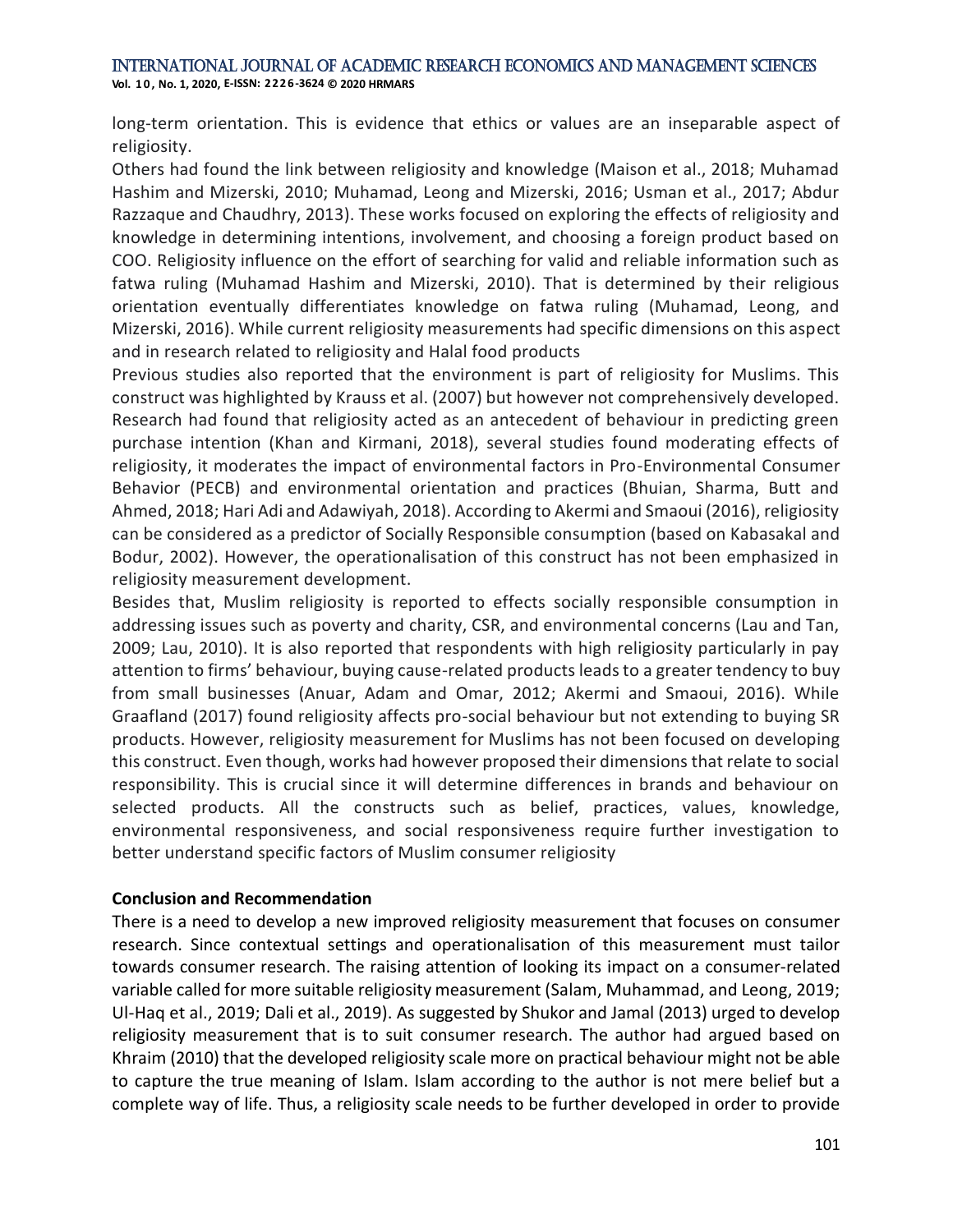wider religiosity measurement. This paper shares a common view, which called for more specific religiosity measurement, tailored towards specific components of human behaviour. It is expected that more instruments can be developed in measuring specific components of religiosity and Muslim personality for the purpose of assessment, development, and empowerment of individual and Muslim community (Manap et al., 2013). Therefore, specific religiosity components looking into consumer perceived religiosity on consumption might provide better constructs understanding Muslim consumer behaviour.

The conceptualisation of more comprehensive constructs focusing perceived religiosity on consumption and behaviour of Muslim consumers will help the marketers and practitioners. This will enable them to develop segmentation and strategy in understanding customer intention and preferences in offering their product and services. Since religiosity is an important part of consumer behaviour that is gaining momentum and attention however still poorly understood both by marketers and business practitioners. It is suggested that the conceptualisation of religiosity in consumer research can be expanded on several aspects such as belief, practices, values, knowledge, environmental responsiveness and social responsiveness as shown in figure 2.



**Figure 2:** Muslims consumer religiosity constructs

## **References**

- Abd Rahman, A., Asrarhaghighi, E., & Ab Rahman, S. (2015). Consumers and Halal cosmetic products: knowledge, religiosity, attitude and intention. *Journal of Islamic Marketing*, *6*(1), 148-163.
- Abdolvand, M. A., & Azima, S. (2015). The role of ethnocentrism, religiosity, animosity, and country-of-origin image, in foreign product purchase intention case study: buying saudi products by iranian consumers. *International Journal of Marketing & Financial Management*, *3*(11), 71-93.
- Abdur Razzaque, M., & Chaudhry, N. S. (2013). Religiosity and Muslim consumers' decisionmaking process in a non-Muslim society. *Journal of Islamic marketing*, *4*(2), 198-217.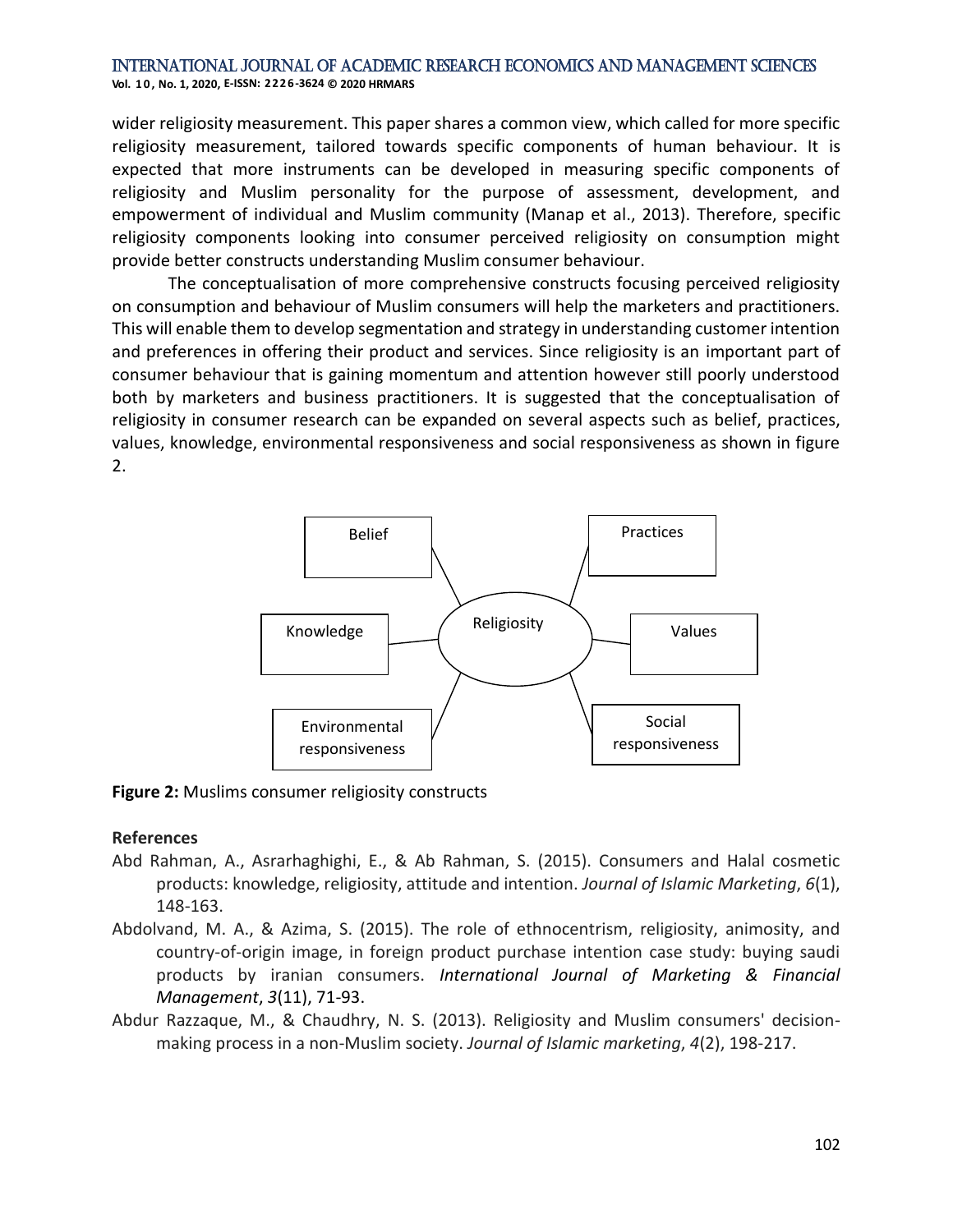- Abou-Youssef, M., Kortam, W., Abou-Aish, E., & El-Bassiouny, N. (2011). Measuring Islamic-driven buyer behavioral implications: a proposed market-minded religiosity scale. *Journal of American Science*, *7*(8), 728-741.
- Abou-Youssef, M. M. H., Kortam, W., Abou-Aish, E., & El-Bassiouny, N. (2015), "Effects of religiosity on consumer attitudes toward Islamic banking in Egypt", International Journal of Bank Marketing, *33*(6), 786-807.
- Abu Raiya, H., Pargament, K. I., Mahoney, A., & Stein, C. (2008). A psychological measure of Islamic religiousness: Development and evidence for reliability and validity. *The International Journal for the Psychology of Religion*, *18*(4), 291-315.
- Abu-Raiya, H., & Hill, P. C. (2014), "Appraising the state of measurement of islamic religiousness", Psychology ofReligion and Spirituality, *6*(1), 22-32.
- Hari Adi, P., & Adawiyah, W. R. (2018). The impact of religiosity, environmental marketing orientation and practices on performance. *Journal of Islamic Marketing*. 9(4), 841-862.
- Ahmed, Z., Anang, R., Othman, N., & Sambasivan, M. (2013). To purchase or not to purchase US products: role of religiosity, animosity, and ethno-centrism among Malaysian consumers. *Journal of Services Marketing*. *27* (7), 551-563.
- Khalek, A. (2015), Determinants influencing Halal food consumption among generation Y Muslims in Malaysian private universities. Unpublished Doctorate Thesis, University of Malaya.
- Akermi, A., & Smaoui, F. (2016). the effect of cultural values and religiosity on socially responsible consumption. *Proceedings of the Marketing Spring Colloquy*, *6*, 22.
- Alam, S. S., Mohd, R., & Hisham, B. (2011). Is religiosity an important determinant on Muslim consumer behaviour in Malaysia? *Journal of Islamic Marketing*, *2*(1), 83.
- Alam, S. S., Janor, H., Zanariah, C. A. C. W., & Ahsan, M. N. (2012). Is religiosity an important factor in influencing the intention to undertake Islamic home financing in Klang Valley. *World Applied Sciences Journal*, *19*(7), 1030-1041.
- Albelaikhi, A. A. (1997). Development of a Muslim Religiosity Scale. Unpublished PhD thesis, University of Rhode Island
- Alghorani, M. A. (2008). Knowledge-Practice Measure of Islamic Religiosity (KPMIR): A case of high school Muslim students in the United States. *Journal of Muslim Mental Health*, *3*(1), 25-36.
- Allport, G. W., & Ross, J. M. (1967). Personal Pre-Publication Draft 7 religious orientation and prejudice. Journal of Personality and Social Psychology, 5, 432-443.
- Anuar, M. M., Adam, F., & Omar, K. (2012). The role of religiosity in socially responsible consumption. *International Journal of Asian Social Science*, *2*(9), 1467-1476.
- Arli, D. (2017). Does ethics need religion? Evaluating the importance of religiosity in consumer ethics. *Marketing Intelligence & Planning, 35*(2), 205-221.
- Arli, D. I., & Tjiptono, F. (2018). Consumer ethics, religiosity, and consumer social responsibility: are they related?. *Social Responsibility Journal*, *4*(2), 302-3320.
- Arli, D., & Tjiptono, F. (2013). The end of religion? Examining the role of religiousness, materialism, and long-term orientation on consumer ethics in Indonesia. *Journal of Business Ethics*, *123*(3), 385-400.

Armstrong, K. (2011). *The battle for God: A history of fundamentalism*. Ballantine Books.

Arnould, E., Price, L. & Zikhan, G. (2004), Consumers, 2nd ed., McGraw-Hill, New York, NY.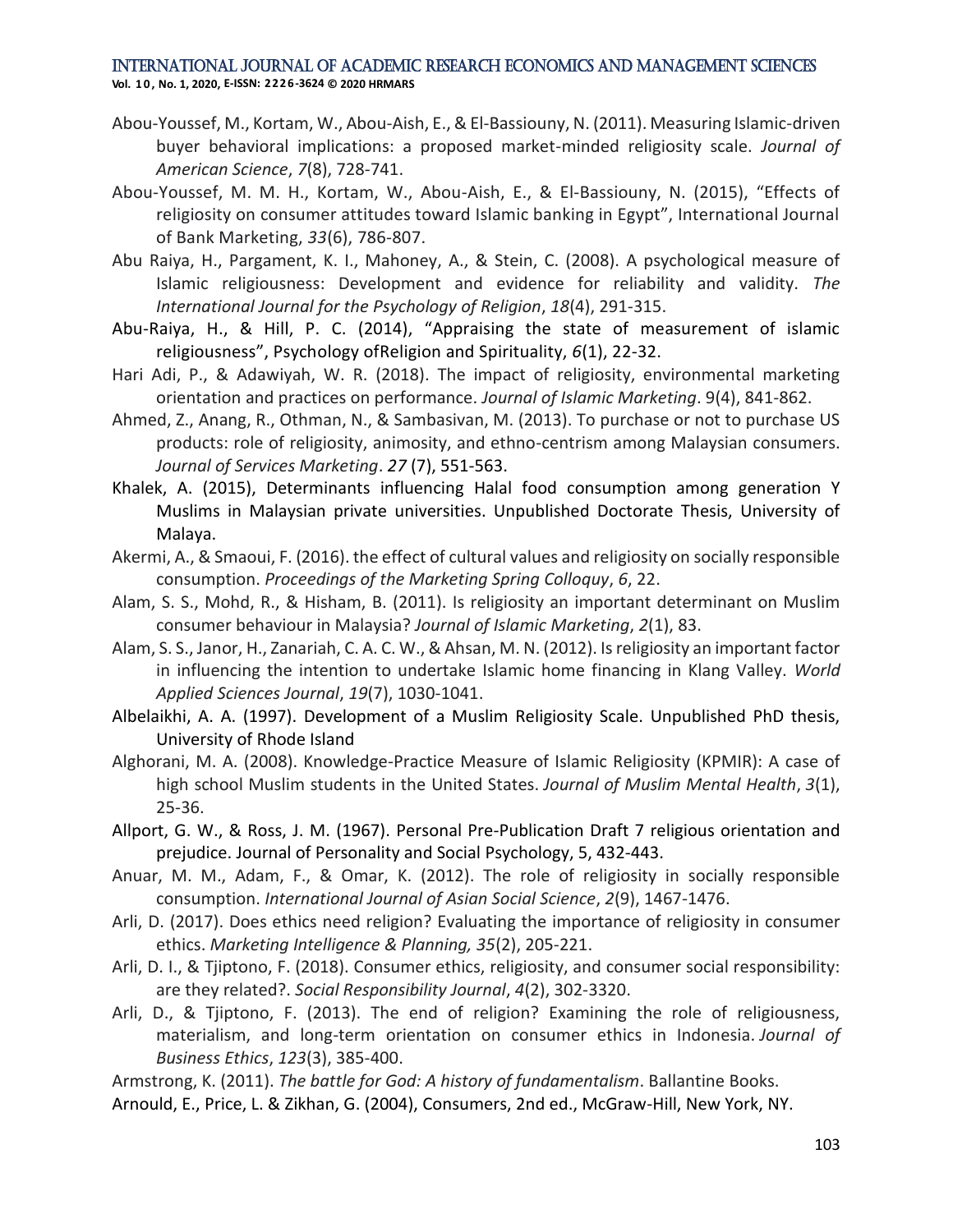- Asnawi, N., Sukoco, B. M., & Fanani, M. A. (2018). Halal products consumption in international chain restaurants among global Moslem consumers. *International Journal of Emerging Markets*. *13*(5), 1273-1290.
- Aydemir, M., & Egilmez, O. (2010). The relationship between the religiosity and the ethical attitudes of managers: An empirical study. 2<sup>nd</sup> International Symposium on Sustainable Development, June 2010, 247-253.
- Baazeem, T. A. S. (2015). *How religiosity influences consumption: The impact of consumer religiosity on perceptions of psychological and social risk* (Doctoral dissertation, Queensland University of Technology).
- Bachleda, C., Hamelin, N., & Benachour, O. (2014). Does religiosity impact Moroccan Muslim women's clothing choice? *Journal of Islamic Marketing*, *5*(2), 210-226.
- Bhuian, S. N., Sharma, S. K., Butt, I., & Ahmed, Z. U. (2018). Antecedents and pro-environmental consumer behavior (PECB): The moderating role of religiosity. *Journal of Consumer Marketing*. *25*(3) 287-299.
- Borzooei, M., & Asgari, M. (2013). The Halal brand personality and its effect on purchase intention. *Interdisciplinary Journal of Contemporary Research in Business*, *5*(3), 481-491.
- Borzooei, M., & Asgari, M. (2014). The effect of religious commitment on halal brand relationship and purchase intention. *The International Journal's Research Journal of Economics and Business Studies*, *3*(4), 14-19.
- Dali, N. R. S. M., Yousafzai, S., & Hamid, H. A. (2019). Religiosity scale development. *Journal of Islamic Marketing*. *10*(1), 227-248.
- Dekhil, F., Boulebech, H., & Bouslama, N. (2017). Effect of religiosity on luxury consumer behavior: the case of the Tunisian Muslim. *Journal of Islamic Marketing*, *8*(1), 74-94.
- El-Bassiouny, N. (2016). Where is "Islamic marketing" heading? A commentary on Jafari and Sandikci's (2015)"Islamic" consumers, markets, and marketing. *Journal of Business Research*, *69*(2), 569- 578.
- El-Menouar, Y. (2014). The five dimensions of Muslim religiosity. Results of an empirical study. *methods, data, analyses*, *8*(1), 26.
- Graafland, J. (2017). Religiosity, attitude, and the demand for socially responsible products. *Journal of Business Ethics*, *144*(1), 121-138.
- Awan, H. M., Siddiquei, A. N., Haider, Z. (2015) "Factors affecting Halal purchase intention evidence from Pakistan's Halal food sector", *Management Research Review*, *38*(6), 640-660
- Ihsan, H., Herlina, M., & Chotidjah, S. (2016). The Validation of Skala Ritual Religious Harian Muslim (Daily Moslem Religious Rituals Scale). In *1st International Conference on Social and Political Development (ICOSOP 2016)*. Atlantis Press.
- Ilter, B., Bayraktaroglu, G., & Ipek, I. (2017). Impact of Islamic religiosity on materialistic values in Turkey. *Journal of Islamic Marketing*, *8*(4), 533-557.
- Iranmanesh, M., Mirzaei, M., Hosseini, P. S. M., & Zailani, S. (2020), "Muslims' willingness to pay for certified Halal food: an extension of the theory of planned behavior", *Journal of Islamic Marketing, 11*(1), 14-30.
- Islam, T., & Chandrasekaran, U. (2016). Effect of religiosity on ecologically conscious consumption behaviour. *Journal of Islamic Marketing, 7*(4), 495-507.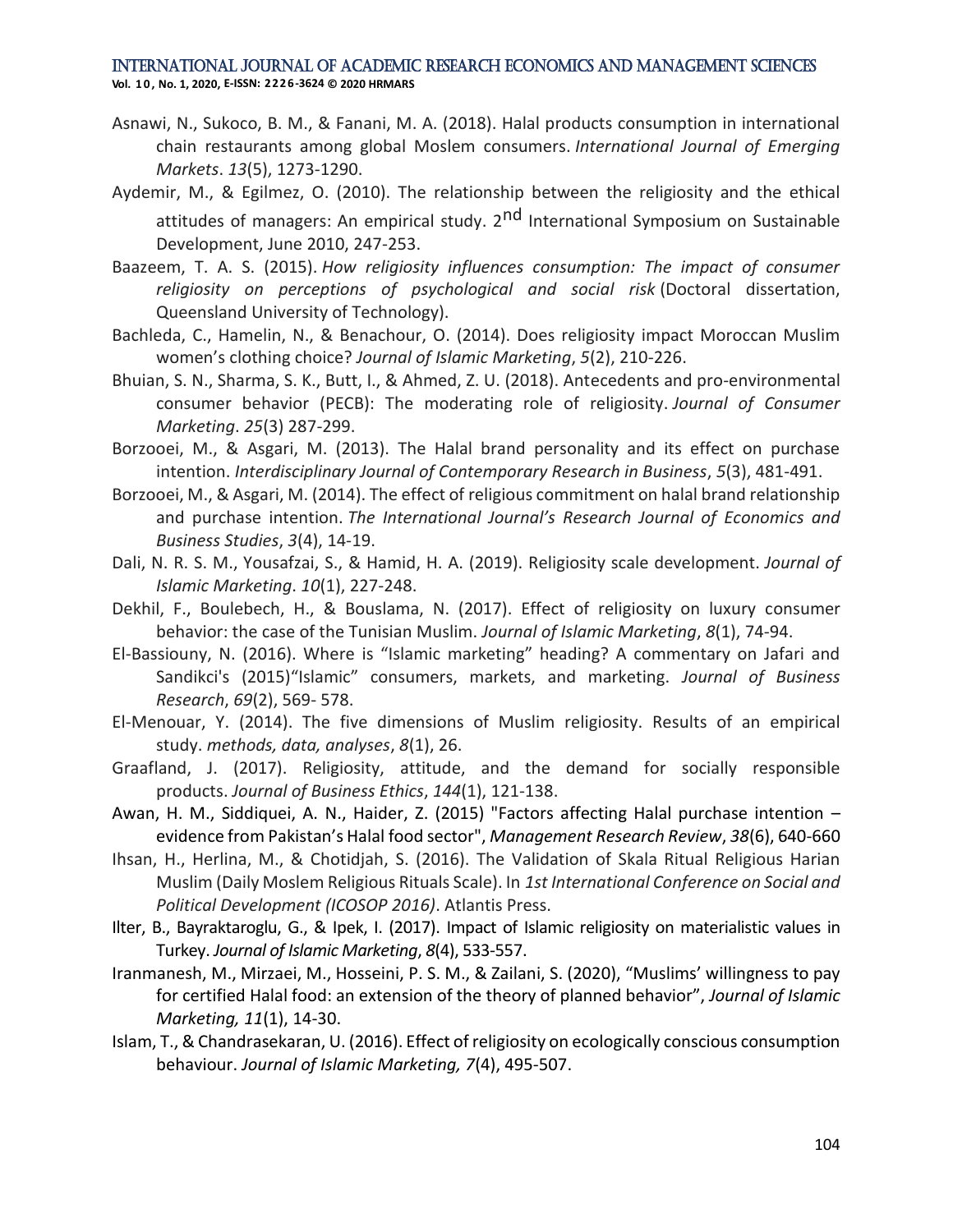- Jafari, A., & Sandıkcı, Ö. (2015). Islamic'consumers, markets, and marketing: A critique of El-Bassiouny's (2014)"The one-billion-plus marginalization. *Journal of Business Research*, *68*(12), 2676-2682.
- Jana-Masri, A., & Priester, P. E. (2007). The development and validation of a Qur'an-based instrument to assess Islamic religiosity: The religiosity of Islam scale. *Journal of Muslim Mental Health*, *2*(2), 177-188.
- Ji, C. H. C., & Ibrahim, Y. (2007). Islamic doctrinal orthodoxy and religious orientations: Scale development and validation. *The international journal for the psychology of religion*, *17*(3), 189-208.
- Kabasakal, H., & Bodur, M. (2002), "Arabic cluster: a bridge between East and West", *Journal of World Business, 37(*1), 40-54.
- Kamil, M. I., Zainol, B., & Ram Al Jaffri, S. (2012). Islamic religiosity measurement and its relationship with business income zakat compliance behavior. *Jurnal Pengurusan*, *34*, 3–10.
- Karami, M., Olfati, O., & Dubinsky, a J. (2014). Influence of religiosity on retail salespeople"s ethical perceptions: The case in Iran. *Journal of Islamic Marketing, 5*(1), 144–172
- Khan, M. J. (2014). Construction of Muslim religiosity scale. *Islamic Studies*, 67-81.
- Khan, M. N., & Kirmani, M. D. (2018), "Role of religiosity in purchase of green products by Muslim students: Empirical evidences from India", *Journal of Islamic Marketing, 9* (3), 504-526.
- Khraim, H. (2010). Measuring religiosity in consumer research from Islamic perspective. *International Journal of Marketing Studies*, *2*(2), 166.
- Krauss, S. E., Hamzah, A., & Idris, F. (2007). Adaptation of a Muslim religiosity scale for use with four different faith communities in Malaysia. *Review of religious research*, 147-164.
- Lau, T. C. (2010). Towards socially responsible consumption: an evaluation of religiosity and money ethics. *International Journal of Trade, Economics and Finance*, *1*(1), 32.
- Lau, T. C., & Tan, B. C. (2009). Religiosity as antecedent of attitude towards green products: An exploratory research on young Malaysian consumers. *Asean Marketing Journal, 1*(1): 33- 41.
- Kusumawardhini, S. S., Rahayu, S., Hati, H., & Daryanti, S. (2016). Understanding Islamic Brand Purchase Intention: The Effects of Religiosity, Value Consciousness, and Product Involvement. In BE-ci 2016 : 3rd International Conference on Business and Economics, 154– 166.
- Maison, D., Marchlewska, M., Syarifah, D., Zein, R. A., & Purba, H. P. (2018). Explicit versus implicit "halal" information: Influence of the halal label and the country-of-origin information on product perceptions in Indonesia. *Frontiers in psychology*, *9*, 382.
- Manap, J. H., Hamzah, A., Noah, S. M., Kasan, H., Krauss, S. E., Mastor, K. A., & Idris, F. (2013). Prinsip Pengukuran Religiositi Dan Personaliti Muslim. *Jurnal Psikologi dan Pembangunan Manusia*, *1*(1), 36-43.
- Mansori, S., Sambasivan, M., & Md-Sidin, S. (2015). Acceptance of novel products: the role of religiosity, ethnicity and values. *Marketing Intelligence & Planning, 33*(1), 39–66.
- McDaniel, S. W., & Burnett, J. J. (1990). Consumer religiosity and retail store evaluative criteria. *Journal of the Academy of marketing Science*, *18*(2), 101-112.
- Mahudin, M. N. D., Noor, N. M., Dzulkifli, M. A., & Janon, N. S. (2016). Religiosity among Muslims: A scale development and validation study. *Makara Hubs-Asia*, *20*(2), 109-121.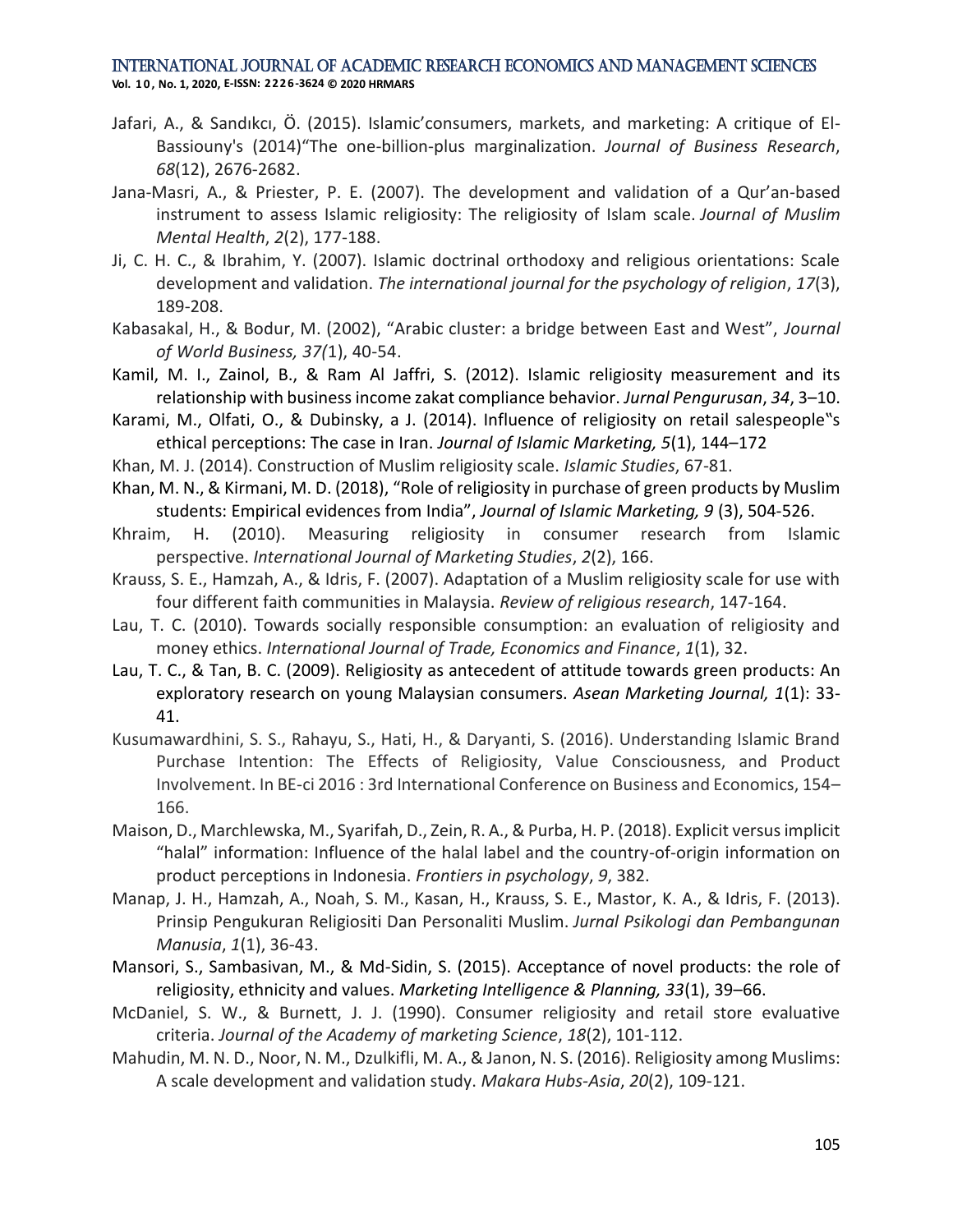**Vol. 1 0 , No. 1, 2020, E-ISSN: 2226-3624 © 2020 HRMARS**

- Mokhlis, S. (2006). The influence of religion on retail patronage behavior in Malaysia, Phd Thesis, Universiti of Sterling, 190-308.
- Moschis, G. P., & Ong, F. S. (2011). Religiosity and consumer behavior of older adults: A study of subcultural influences in Malaysia. *Journal of Consumer Behaviour*, *10*(1), 8-17.
- Hashim, M. N., & Mizerski, D. (2010). Exploring Muslim consumers' information sources for fatwa rulings on products and behaviors. *Journal of Islamic Marketing*, *1*(1), 37-50.
- Muhamad, N., Leong, V. S., & Mizerski, D. (2016). Consumer knowledge and religious rulings on products. *Journal of Islamic Marketing*. *7*(1), 74-94.
- Muhamad, R. (2009). Religiosity, ethical judgments and Malaysian Muslim students. *Journal of Law and Governance*, *4*(1).
- Mukhtar, A., & Butt, M. (2012). Intention to choose Halal products: the role of religiosity. *Journal of Islamic Marketing*, *3*(2), 108-120.
- Newaz, F. T. (2014). Religiosity, Generational Cohort and Buying Behaviour of Islamic Financial Products in Bangladesh. Wellington: Victoria University of Wellington.
- Olufadi, Y. (2017). Muslim Daily Religiosity Assessment Scale (MUDRAS): A new instrument for Muslim religiosity research and practice. *Psychology of Religion and Spirituality*, *9*(2), 165.
- Parboteeah, K. P., Hoegl, M., & Cullen, J. B. (2008). Ethics and religion: An empirical test of a multidimensional model. *Journal of business ethics*, *80*(2), 387-398.
- Qasmi, F. N., & Jahangir, F. (2010). Development and Validation of a Multidimensional Religiosity Scale for Muslims. *FWU Journal of Social Sciences*, *4*(2).
- Rafiki, A., & Wahab, K. A. (2014). Islamic values and principles in the organization: A review of literature. *Asian Social Science*, *10*(9), 1.
- Hati, R. H. S., & Idris, A. (2014). Antecedents of customers' intention to support Islamic social enterprises in Indonesia: the role of socioeconomic status, religiosity, and organisational credibility. *Asia Pacific Journal of Marketing and Logistics*, *26*(5), 707-737.
- Said, M., Hassan, F., Musa, R., & Rahman, N. A. (2014). Assessing consumers' perception, knowledge and religiosity on Malaysia's halal food products. *Procedia-Social and Behavioral Sciences*, *130*, 120-128.
- Salam, M. T., Muhamad, N., & Leong, V. S. (2019). Measuring religiosity among Muslim consumers: observations and recommendations. *Journal of Islamic Marketing*. 10(2), 633- 652.
- Salleh, M. S. (2012). Religiosity in development: A theoretical construct of an Islamic-based development. *International Journal of Humanities and Social Science*, *2*(14), 266-274.
- Rehman A.-U, & Shabbir, M. S. (2010). The relationship between religiosity and new product adoption. *Journal of Islamic Marketing*. 1(1) 63-69.
- Shukor, S. A., & Jamal, A. (2013). Developing scales for measuring religiosity in the context of consumer research. *Middle-East Journal of Scientific Research*, *13*(1), 69-74.
- Souiden, N. & Rani, M. (2015), "Consumer attitudes and purchase intentions toward Islamic banks: the influence of religiosity", *International Journal of Bank Marketing, 33*(2) 143-161.
- Stark, R., & Glock, C. Y. (1968). *American piety: The nature of religious commitment* (Vol. 1). Univ of California Press.
- Tabassi, S., Esmaeilzadeh, P., & Sambasivan, M. (2012). The role of animosity, religiosity and ethnocentrism on consumer purchase intention: A study in Malaysia toward European brands. *African Journal of Business Management*, *6*(23), 6890-6902.